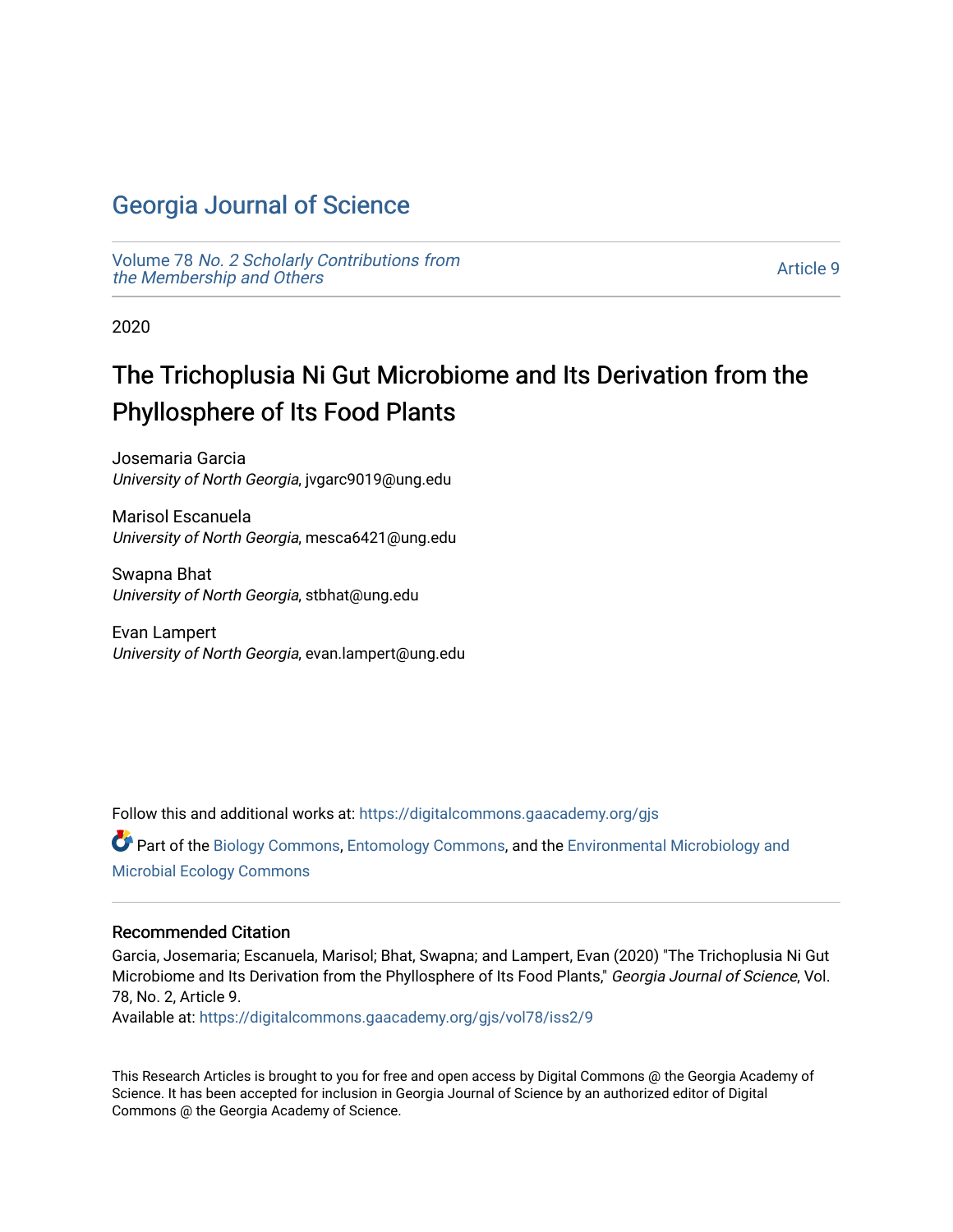## The Trichoplusia Ni Gut Microbiome and Its Derivation from the Phyllosphere of Its Food Plants

## Acknowledgements

This research was supported by a mini grant from the UNG Center for Undergraduate Research and Creative Activities, and by the Biology Department. Brandon Mangum provided technical assistance. Margaret Smith and Erin Barding provided T. ni larvae from their culture. Davison Sangweme and Alex Lowrey provided feedback on an earlier draft of this manuscript. We thank the Biology 1108K students that participated in rearing and culturing larvae during the Spring 2018 semester.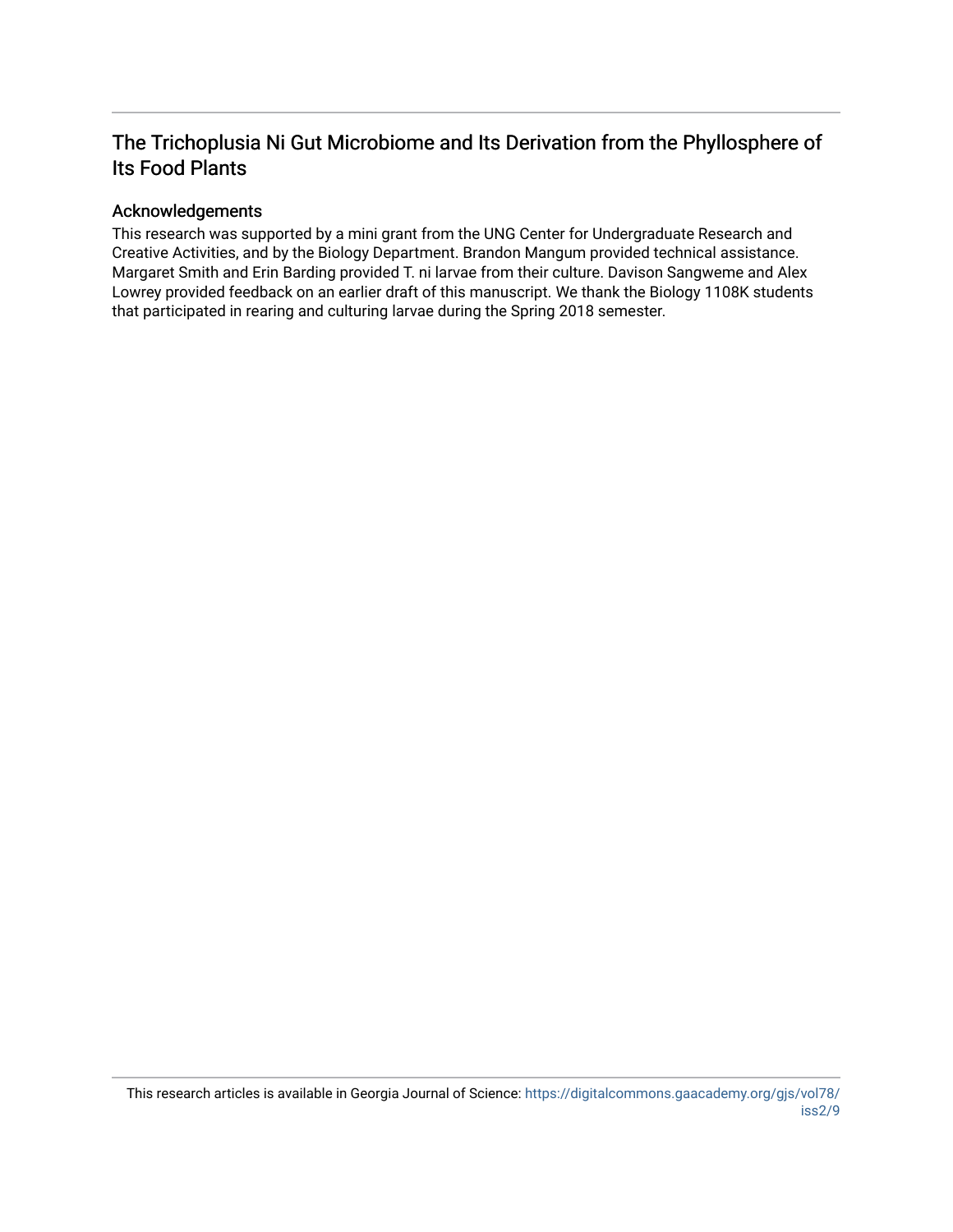## **THE** *TRICHOPLUSIA NI* **GUT MICROBIOME AND ITS DERIVATION FROM THE PHYLLOSPHERE OF ITS FOOD PLANTS**

Josemaria Garcia, Marisol Escañuela, Swapna Bhat, and Evan Lampert [\(evan.lampert@ung.edu\)](mailto:evan.lampert@ung.edu) Department of Biology University of North Georgia 3820 Mundy Mill Rd, Oakwood, Georgia, 30566

## **ABSTRACT**

Insects are the most abundant and diverse animals on planet Earth and rely on their diverse microbiomes to be so. The insect gut microbiome is vital in the growth and development of many insect species. *Trichoplusia ni*, the cabbage looper, is a generalist herbivore, but little is known about its microbiome. In this study, a metagenomic analysis of fecal samples was used to determine the effect of diet on the microbiome of *T. ni* larvae. Larvae were reared on six plant species, the microbiome was sampled from fecal material, and the phyllosphere was sampled from leaves the larvae ate. Bacteria were identified using 16S ribosomal RNA gene sequences, and diversity was quantified. Similar phyla, classes, and families were found in both types of samples, suggesting *T. ni* larvae primarily obtain their gut microbiome from their diet. However, the gut microbiome of *T. ni* larvae is not identical to the phyllosphere, particularly in relative abundances, suggesting that other factors in the insect gut environment may further modify the diversity of the microbiome. This study adds to the growing body of evidence about the implications of diet for the insect gut microbiome.

*Keywords:* 16S rRNA gene, Illumina sequencing, metagenomics, *Trichoplusia ni*

## **INTRODUCTION**

Insects are members of the most abundant and diverse animal clade on planet Earth (Basset et al. 2012). The evolutionary success of insects depends partly on their symbiotic relationship with microorganisms (Geib et al. 2009). Similar to other complex animals, the alimentary canal of insects is the primary site of microbial colonization. The gut's collection of bacteria, fungi, and viruses form an insect's gut microbiome. The bacteria in the gut microbiome can be examined by directly analyzing the bacterial DNA from insect feces. This method is called metagenomics and involves sequencing the bacterial 16S rRNA gene. This gene codes for a ribosomal rRNA that is highly conserved among bacteria. However, within the gene there are hypervariable regions that are unique to each bacterial species. The conserved regions of the 16S rRNA are used for building universal primers while the hypervariable regions allow for bacterial classification (Ames et al. 2017).

Gut microorganisms aid in digestion of complex macromolecules and allow insects to feed on a myriad of diets. The insect microbiome also provides protection against other pathogens and predators, governs mating systems, and affects efficiency as disease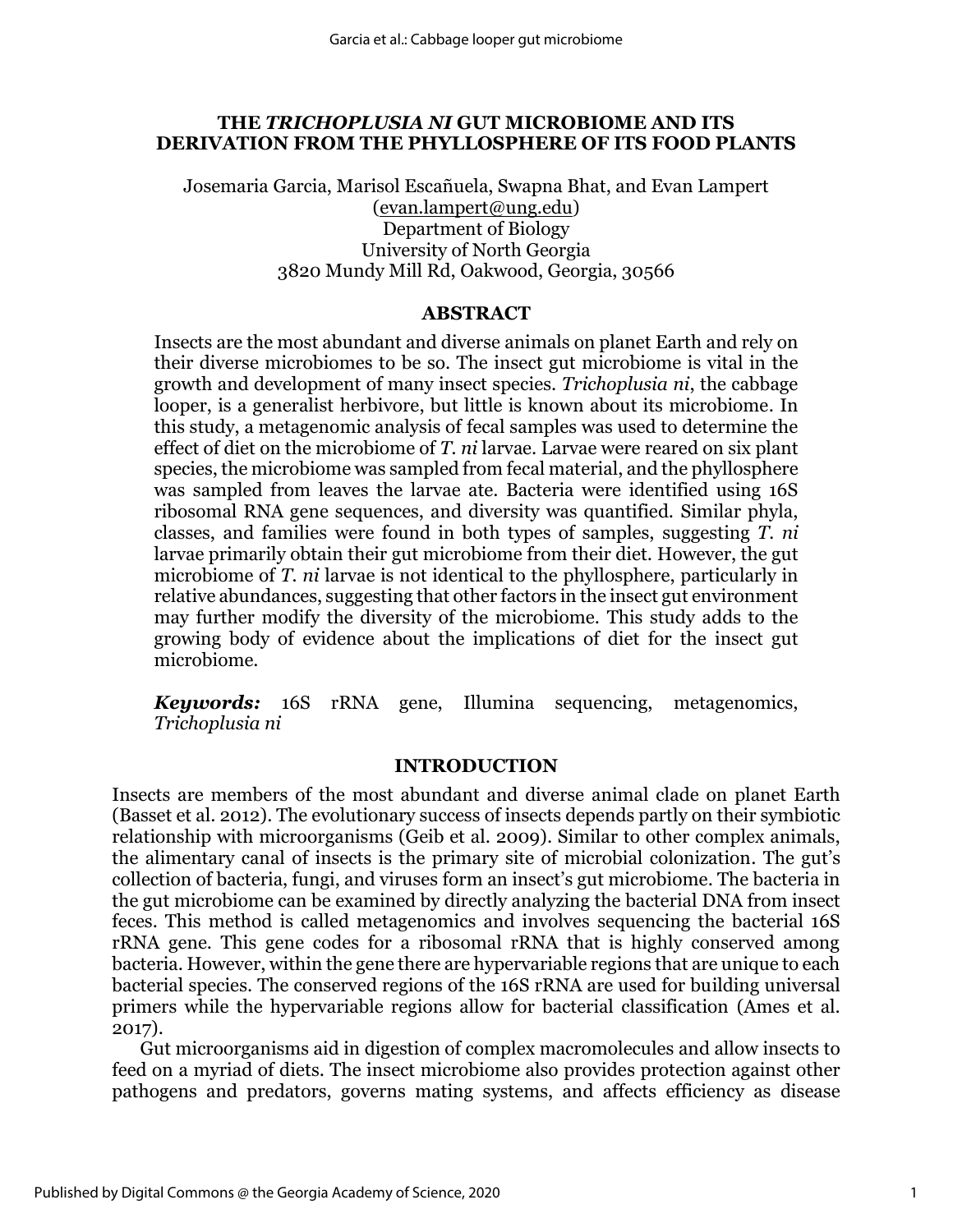vectors (Engel and Moran 2013; Janzen et al. 2017; Ma and Leulier 2018; Yun et al. 2014). Therefore, the contribution of the microbiome to insect function is highly relevant to medicine, agriculture, and ecology.

Similar to mammals, some insect species acquire their microbiome via maternal transmission and social interactions with other insects (Engel and Moran 2013). However, studies have shown that many insect species acquire their gut microbiome primarily via their diet, specifically through the phyllosphere (Engel and Moran 2013). The phyllosphere is the microbiome that inhabits the surface of plants. While a few microbial species inhabit plant tissues, most colonize the surface (Lindow and Brandl 2003).

Lepidoptera is one of the most diverse insect orders, with 150,000 described species (Sree and Verma 2015). Most species are specialist herbivores as larvae (Robinson et al. 2002), feeding on a restricted range of host plants. Only a few species are generalists as larvae, able to consume members of several botanical families (Bernays and Minkenberg 1997). Some generalist lepidopteran larvae can be destructive agricultural pests and are well-studied as a result (Cunningham and Zalucki 2014; Franklin et al. 2011; Zhang et al. 2019). Bacterial symbionts are likely important in determining host plant use and establishment (Hammer and Bowers 2015), yet only a small number of species have been studied for bacterial symbionts (Mitter et al. 2017). Research by Hammer et al. (2017) suggests that many symbionts found in the lepidopteran gut are acquired from the diet. Analysis of the species and functional diversity of lepidopteran gut microbiomes may yield insights into their host plant use, which may have important implications in pest management.

In this study, a metagenomic analysis was carried out to determine the effect of diet on the gut microbiome of *Trichoplusia ni* Hübner (Lepidoptera: Noctuidae) larvae. *Trichoplusia ni* is a generalist herbivore with a host range that encompasses over 100 plant species (Robinson et al. 2002). Larvae are known as economic pests of plants in Brassicaceae, but are also considered pests of plants in Apiaceae, Amaranthaceae, Asteraceae, and other families (Capinera 1999; Hoo et al. 1984). Because this species is economically important and relatively easy to rear, its growth, metabolism, and behavior are well-studied (Capinera 1999; Shorey et al. 1962). However, much less is known about the gut microbiota of *T. ni* larvae. We hypothesized that the phyllosphere was the primary source of microorganisms found in the gut of *T. ni* larvae. This hypothesis led to the prediction that the same taxonomic groups of bacteria would be found in the phyllosphere of food plants of *T. ni* larvae and in their gut microbiomes.

### **METHODS**

Samples were obtained from a course-based undergraduate research experience at the University of North Georgia (see Lampert and Morgan 2015 for background). The participants reared four sets of 12 *T. ni* larvae using four different plant species belonging to four different families (Table I) purchased from local supermarkets. Only organic plants were purchased to ensure no pesticide residues were present. Plants were removed unwrapped and intact from produce display bins except for *Coriandrum sativa*, which was purchased in bundles of stems. Plant materials were placed in water picks and refrigerated to remain fresh, but were not washed after purchase.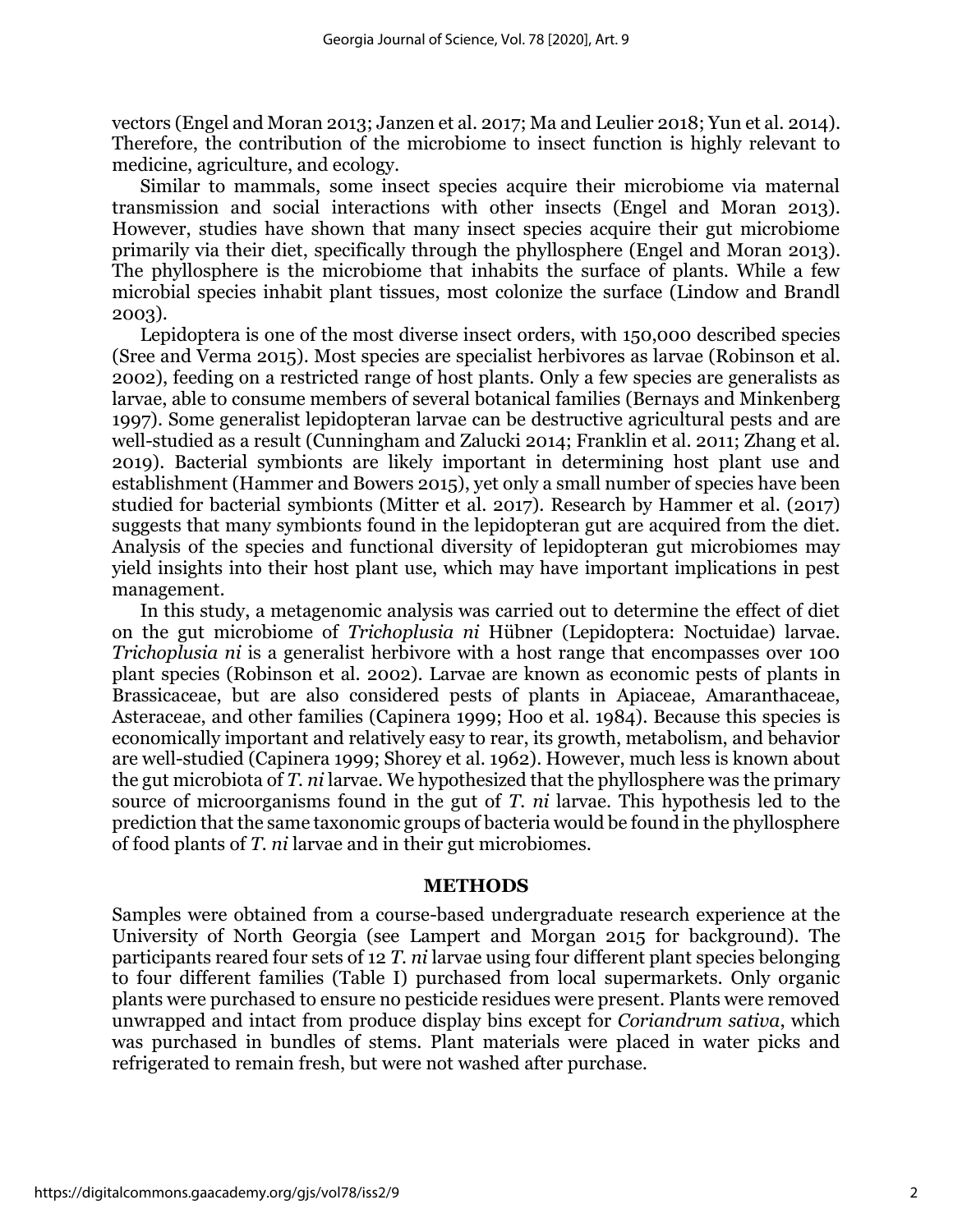| <b>Table 1.</b> List of plant families used in this experiment |                   |                     |  |  |
|----------------------------------------------------------------|-------------------|---------------------|--|--|
| Plant species                                                  | Plant common name | Plant family        |  |  |
| Beta vulgaris                                                  | chard             | Amaranthaceae       |  |  |
| Brassica oleracea                                              | kale              | <b>Brassicaceae</b> |  |  |
| Coriandrum sativa                                              | cilantro          | Apiaceae            |  |  |
| Lactuca sativa                                                 | lettuce           | Asteraceae          |  |  |

*Table I.* List of plant families used in this experiment

Sets of twelve, 7-day old *T.ni* larvae were transferred using sanitized forceps to leaves and reared under ambient conditions (22°C) in BugDorm tents (BioQuip Products, Inc., #1462W). Tents were sanitized in a dilute bleach solution before use. Leaves were replaced daily. The phyllosphere was sampled on the same day that *T. ni* larvae were placed on leaves. To sample the phyllosphere, 1 mL of 0.85% NaCl was pipetted onto both surfaces of each leaf, spread over the surface of the leaves with a sterile glass bar, and then collected in a 1.5 mL microcentrifuge tube. After a period of five days,  $\sim$ 50 fecal pellet samples (250–500 µL) from each rearing container were collected. Fecal pellets were transferred using ethanol-sanitized forceps into 1.5 mL microcentrifuge tubes containing 0.85% NaCl. Tubes were mixed using a vortex mixer to break up fecal pellets and suspend bacterial cells. Samples were frozen until DNA extractions were performed.

Metagenomic DNA was extracted from fecal samples and eluate of leaf samples using a ZymoBIOMICS DNA Microprep Kit (D4301/D4305) according to the manufacturer's directions. Briefly, each fecal sample was placed in a 2 mL collection tube with 750 μl of lysis solution, which contained 0.1 mm beads. Each sample was processed in a bead beater (Beadmill 24, Fisher Scientific) at maximum speed for 5 min, and then centrifuged at 10,000  $\times$  g for 5 min. After homogenization, the manufacturer's protocol was followed for eluting DNA from each sample. Quality and quantity of DNA was analyzed using a nanodrop spectrophotometer (Nanodrop Lite, Thermo Scientific). The extracted DNA was stored on ice and sent to GENEWIZ for 16S-genome sequencing with Illumina MiSeq and bioinformatic analysis. V3 and V4 hypervariable regions of the 16s rRNA gene were sequenced.

Reports generated by GENEWIZ for each of the sample runs included Shannon diversity, species richness, and number of reads from each of the eight most diverse bacterial taxa from phylum to order. Lower taxonomic ranks were not considered due to unknowns and high numbers of taxa with low relative abundance  $( $0.4 - < 2.0$ , depending$ on the run) and were grouped together as "other". The number of reads was used to calculate the relative abundance of each phylum, class, and order in each sample run. Relative abundances of the most abundant bacterial phyla, classes, and orders were compared between phyllosphere and gut microbiome samples using *Z-*tests for proportions. One *Z-*test was performed for each of the four most common bacterial taxonomic groups for each of the four food source species; thus,  $48$  *Z*-tests  $(4 \times 4 \times 3)$ were performed. *Z-*tests were performed using Microsoft Excel 2016.

The number of reads of each phylum, class, and order was used to perform three sets of multivariate analyses, one for each taxonomic level. Number of reads were standardized and square root transformed, and resemblances between each of eight samples (four food source species and two sources of bacteria [phyllosphere versus gut microbiome]) were measured with Bray-Curtis similarity. Transformed numbers of reads were used for analyses, and analyses included both cluster analysis and multidimensional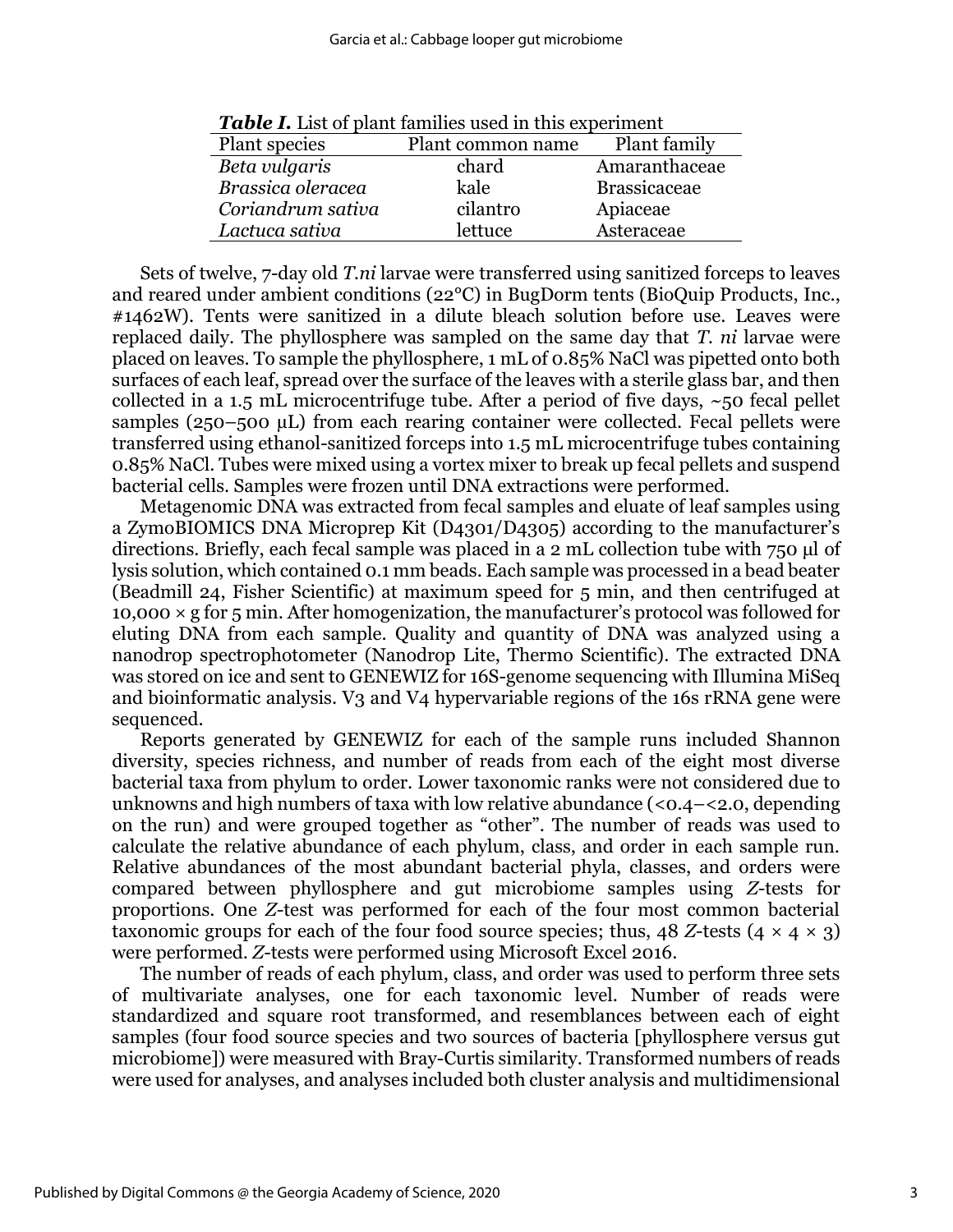scaling. Multivariate analyses were performed using the *basic multivariate analysis* procedures in PRIMER 7 (PRIMER-e, Quest Research Limited).

#### **RESULTS**

Overall, the number of reads ranged from 348,357 (gut microbiome) to 568,963 (phyllosphere, both in the *B. vulgaris* system), and at least 93% of the reads could be identified to genus for each run. Although there was a high rate of reads that could not be identified beyond genus to species, the number of species identified ranged from 244 (gut microbiome, fed *Beta vulgaris*) to 695 (phyllosphere, *Brassica oleracea*). On average, the phyllosphere samples had greater Shannon diversity and species richness (Table II).

*Table II.* Summaries of Shannon index (*H*') and species richness (*S*)

| of bacterial communities |  |       |        |  |
|--------------------------|--|-------|--------|--|
| Sample type $n$          |  | $H^r$ |        |  |
| Plant                    |  | 2.76  | 540.75 |  |
| Frass                    |  | 1.89  | 350.25 |  |

Each of the *Z-*tests of proportions was found to be statistically significant, with *P* < 0.0001 except for the order *Enterobacteriaceae* in the *B. vulgaris* system (*Z* = -2.27, *P* = 0.023). The shifts in relative abundances of bacterial groups from phyllosphere to gut microbiome tended to differ in the *B. oleracea* system. For instance, the relative abundance of the most dominant phylum, *Proteobacteria*, was lower in the phyllosphere samples (Figure 1A) compared to the gut microbiome (Figure 1B) in the *B. oleracea*  system, while the opposite was observed in the other systems (Figure 1). Within the *Proteobacteria*, samples from the *B. oleracea* system had lower relative abundances of *Gammaproteobacteria*, which was the dominant proteobacterium in the other systems (Figure 2). In the *B. oleracea* phyllosphere, *Actinobacteria* was the dominant class (Figure 2A), but its relative abundance decreased in the gut microbiome (Figure 2B). Relative abundance of bacteria in the class *Bacilli* also increased in the gut microbiome relative to the phyllosphere in the *B. vulgaris* and *Coriandrum sativa* systems (Figure 2). The order *Pseudomonales* was the dominant phyllosphere order in the *B. vulgaris*, *C. sativa*, and *Lactuca sativa* systems (Figure 3A), but its relative abundance decreased in the gut microbiome for every system except the *B. vulgaris* system (Figure 3B).

Our multivariate analysis revealed that bacterial communities clustered more by sample source (phyllosphere or gut microbiome) than by system. *Brassica oleracea* was the only system in which the phyllosphere and gut microbiome samples clustered together at the phylum, class, and order levels (Figure 4). At the phylum level, the two *B. oleracea*  communities clustered with the gut microbiome from the *B. vulgaris* and *C. sativa* systems, while the gut microbiome of *L. sativa*-fed *T. ni* larvae was more like the phyllosphere of the other three systems but still fairly distinct (~80% similarity with their phyllospheres; Figure 4A). The communities could be separated into two major groups at the phylum level (Figure 4A). At the class level, the *B. oleracea* system bacterial communities were clearly different from any other communities (60% or less similarity; Figure 4B). The microbiomes from the *B. vulgaris* and *C. sativa* systems and the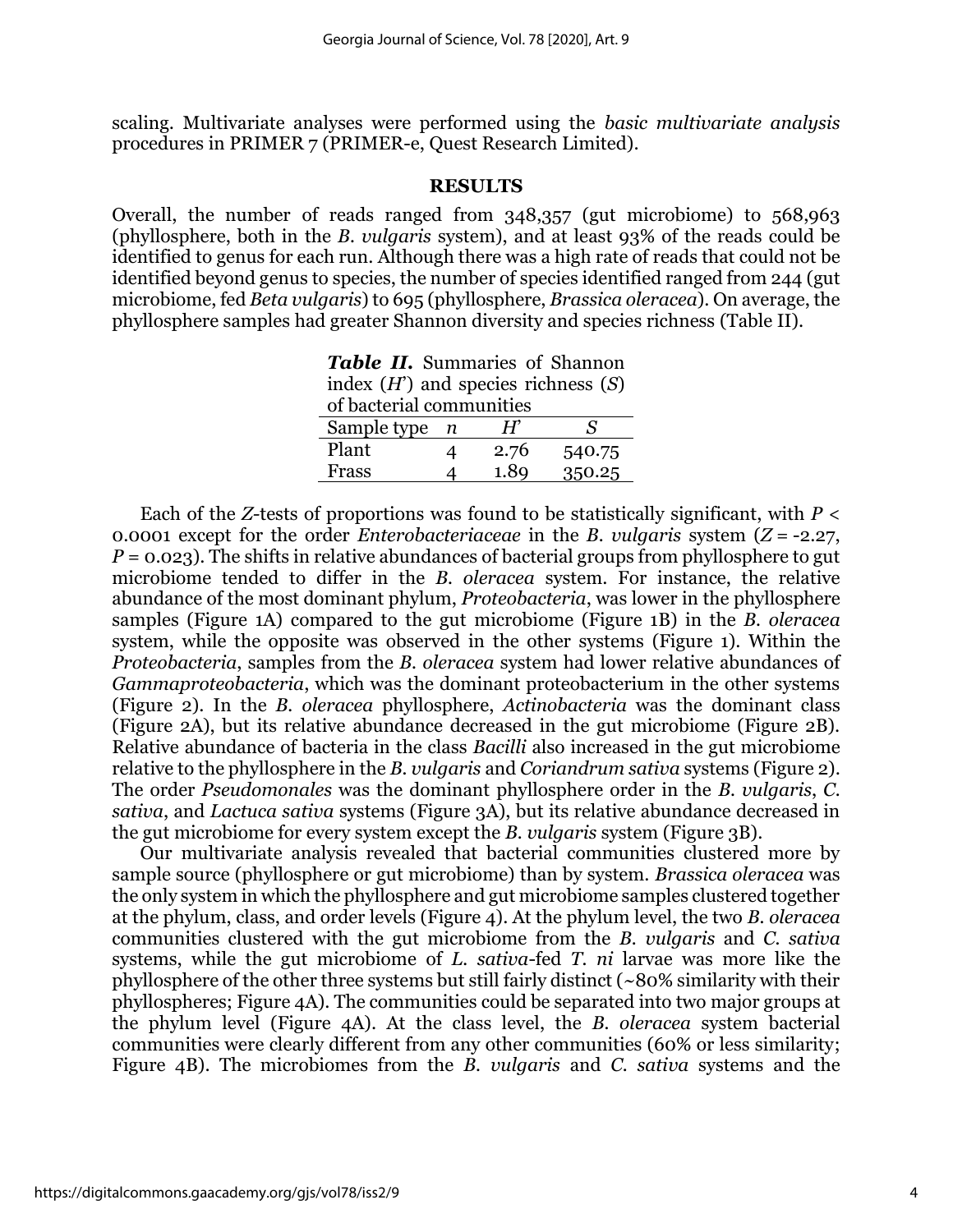

*Figure 1.* Proportions of four bacterial phyla found in the phyllosphere (A) and in the *Trichoplusia ni* gut microbiome (B).



*Figure 2.* Proportions of seven bacterial classes and bacteria unclassified to class found in the phyllosphere (A) and in *Trichoplusia ni* gut microbiome (B).

Figure 3. Proportions of nine bacterial orders, other minor orders, and bacteria unclassified to order found in the phyllosphere (A) and in *Trichoplusia ni* gut microbiome (B).

phyllospheres from those same two systems also clustered together at the class level (Figure 4B). At the order level, the gut microbiomes clustered together for each system except the *B. oleracea* system (Figure 4C). The unique bacterial communities at the order level were obtained from the *C. sativa* and *L. sativa* phyllospheres, which clustered together (Figure 4C).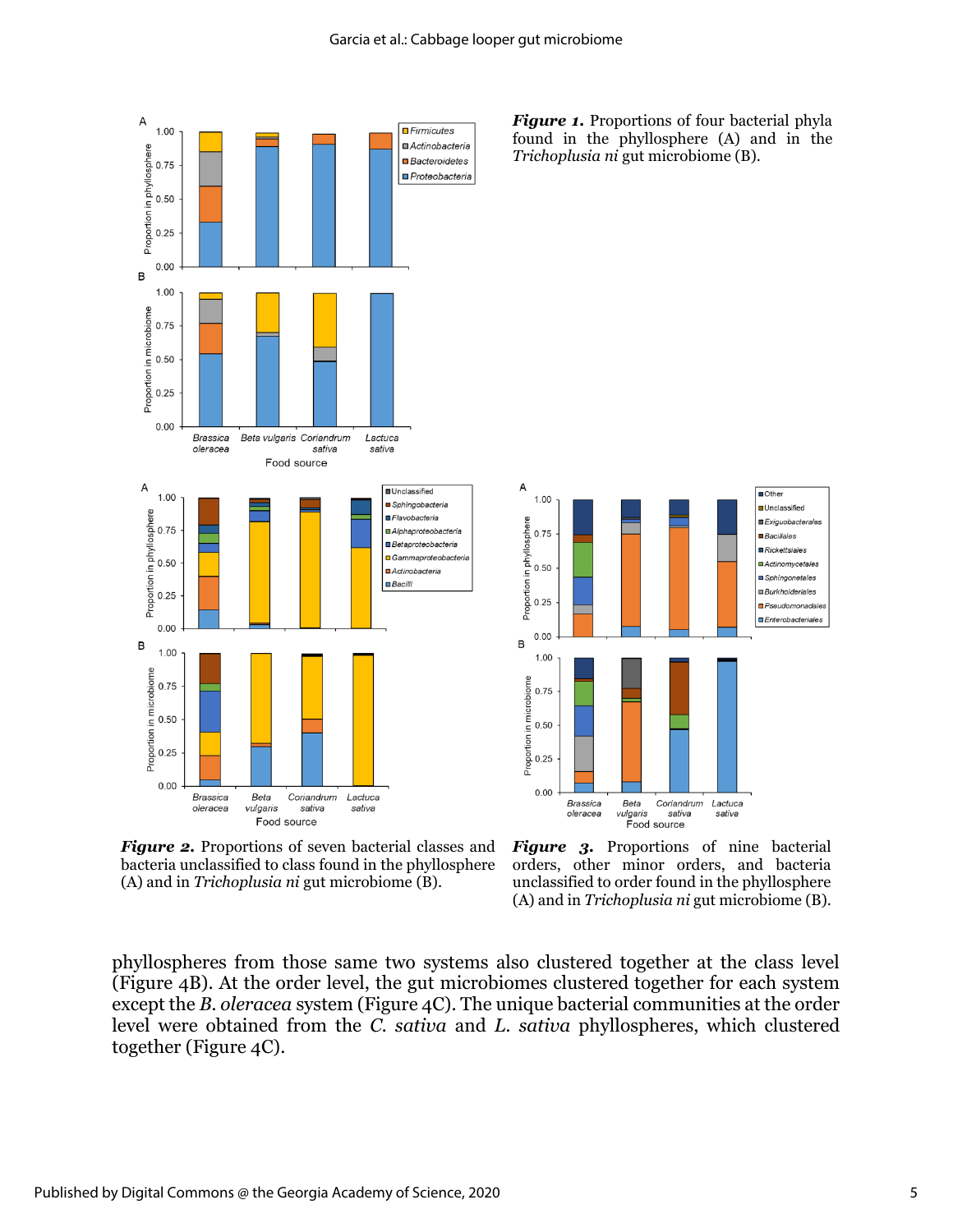

*Figure 4.* Scatterplots generated by multidimensional scaling analysis of the numbers of reads of different bacterial groups at the phylum (A), class (B), and order (C) levels identified from the phyllosphere or *Trichoplusia ni* larval gut microbiome. Two-dimensional plots represent phylum and class, while the threedimensional plot due to reduced stress represents order. Labels represent names of plants upon which *T. ni* larvae were reared; Bo – *Brassica oleracea*; Bv – *Beta vulgaris*; Cs – *Coriandrum sativa*; *Ls* – *Lactuca sativa*.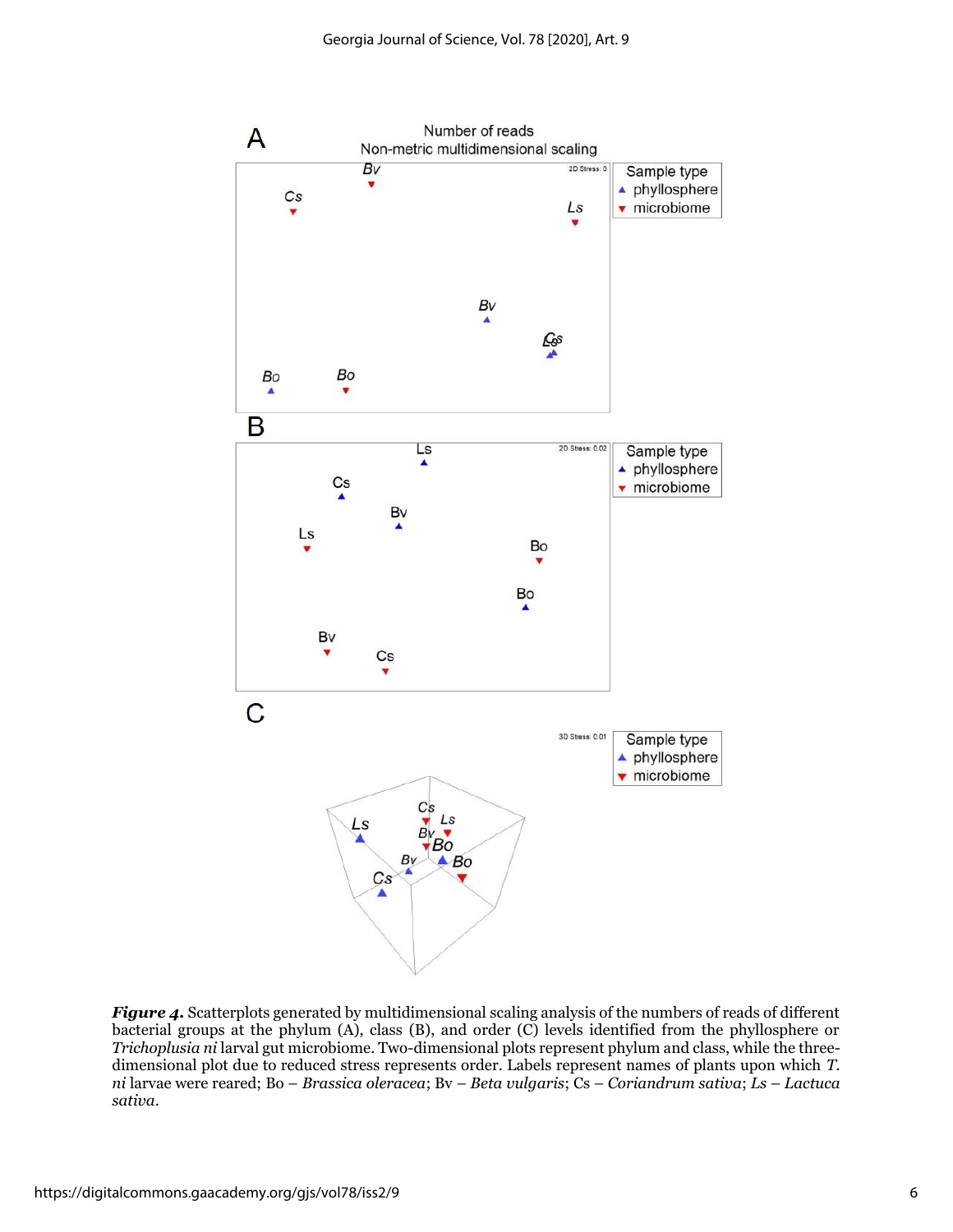## **DISCUSSION**

Previous studies have shown that lepidopteran larvae are colonized by none or very few bacteria in comparison to other insect orders (Hammer et al. 2017). Therefore, it is thought that diet is the primary source of microbial communities in these insects. Our study provides some support for this hypothesis. Similar bacterial groups were found in both the *Trichoplusia ni* larval gut microbiome and the phyllosphere, suggesting that the diet is a source of the gut microbiome in *T. ni*. A small number of bacterial species were observed in the *T. ni* gut microbiome but were not observed in the plant phyllosphere. This suggests a second source for acquisition of gut microbes in *T. ni.* Similar to other lepidopterans, *T. ni* larvae bite through and ingest their eggshell while hatching (Hammer et al. 2017). Bacteria that may be present on the outer egg surface can potentially colonize these larvae.

In most cases, the phyllosphere and microbiome included the same bacterial taxa regardless of diet (*B. oleracea* was the only exception). At the phylum level, both phyllosphere (77%) and microbiome (67%) were dominated by *Proteobacteria*. Previous studies have shown that *Proteobacteria* predominate leaf surfaces while *Actinobacteria* and *Firmicutes* are abundantly found in root associated communities (Bodenhausen et al. 2013). Moreover, the majority of *Proteobacteria* in both the phyllosphere and microbiome were *Gammaproteobacteria*, a diverse and medically important group.

The gut microbiome of *T. ni* was not identical to the plant phyllosphere. First, some bacterial groups were found only in the phyllosphere or microbiome. For example, *B. oleracea* leaf surface showed no presence of *Enterobacteriales*, yet they were present in the gut microbiome of *T. ni* larvae fed on those leaves. Likewise, two sets of larvae, reared on *C. sativa* and *L. sativa*, contained no *Pseudomonales* in their microbiomes but *Pseudomonales* was a major constituent (52%) of the phyllosphere. *Betaproteobacteria*, a common component of the phyllosphere, was only found in the gut microbiome in the *B. oleracea* system. Second, the relative abundance of each bacterial species in individual groups of *T. ni* larvae was different from those found on leaf surfaces used for feeding. *Firmicutes*, a group of mostly Gram-positive bacteria that includes some pathogens, was found at a higher relative abundance in the gut microbiome compared to the phyllosphere.

The difference in bacterial abundance suggests that the insect gut environment selects and enriches for certain microbial species. This selection may be due to inherent alkaline conditions in the gut that may suppress the growth of certain bacteria. Some selection may be due to diet itself, which may promote growth of certain bacteria. For example, plants contain many phenolic compounds that can have a detrimental effect on digestive enzymes in the gut. These phenolic compounds can also promote production of reactive oxygen species under alkaline conditions. The *Enterobacteriales*, such as *Enterobacter* spp. in the lepidopteran gut, can provide reactive oxygen species-detoxifying enzymes like superoxide dismutase or catalase (Voirol et al. 2018; Xia et al. 2017).

The community composition of both the phyllosphere and microbiome differed substantially in the *B. oleracea* system compared to the other systems. Brassicaceae are characterized chemically by glucosinolate and myrosinase production. When insects feed on brassicaceous plants, the damaged leaf tissue releases myrosinase that hydrolyzes glucosinolate into isothiocyanates, which is toxic to most living organisms including insects and microbes. Some specialists such as *Pieris rapae* are capable of hydrolyzing glucosinolates into less toxic nitrile compounds (McKinnon 2016; Robinson et al. 2010).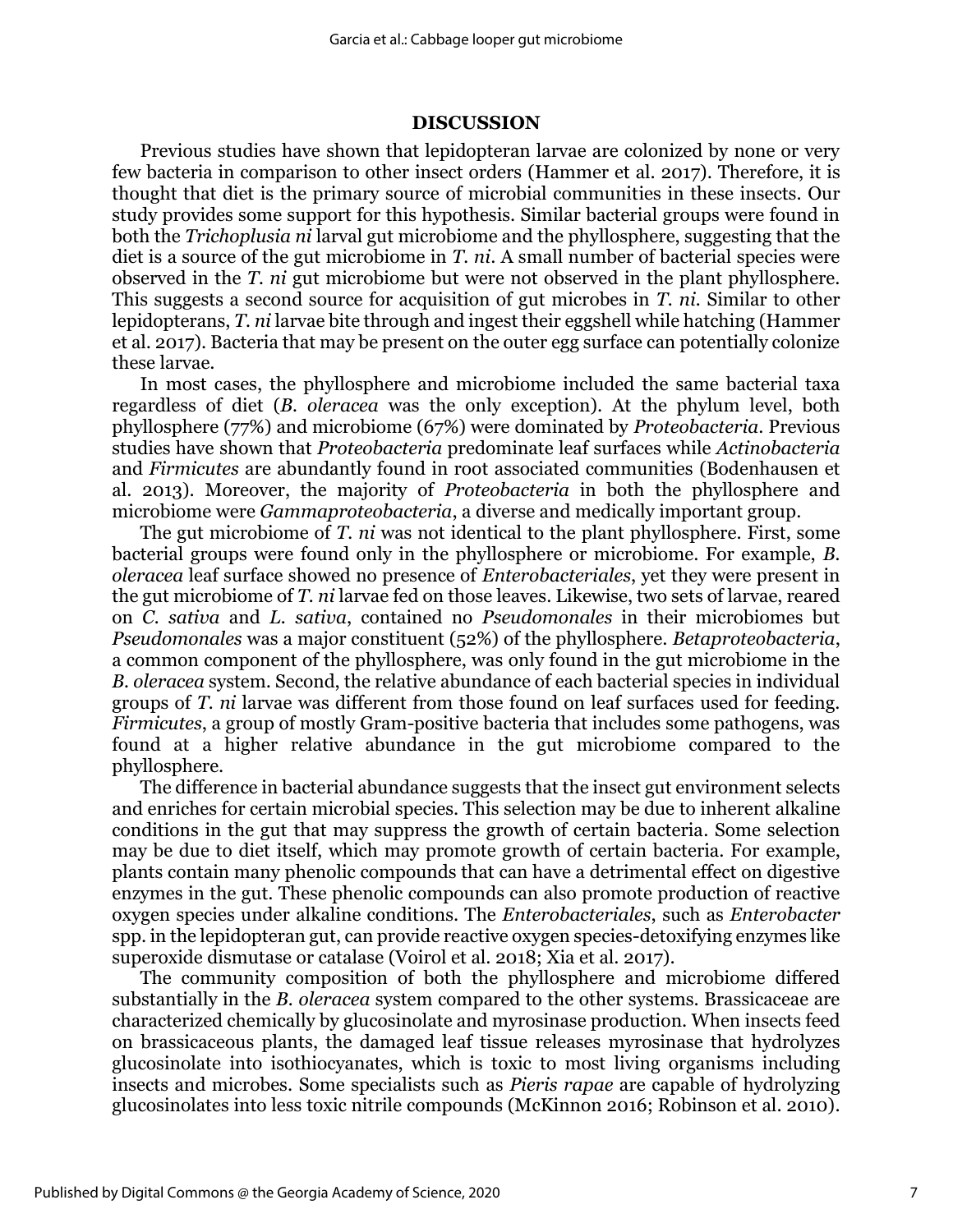However, diets high in glucosinolates significantly affect the gut microbiome of *P. rapae* (McKinnon 2016). Further research with the *B. oleracea* system, particularly controlled experiments in which the amount of dietary glucosinolates is manipulated, may explain the differences found in this study.

In conclusion, this study provides information about the microbiome of a generalist herbivore that is an economic pest. In further research, the addition of a group of larvae reared upon a sterilized diet would more precisely allow the determination of which microorganisms are acquired from the diet. Such a diet would contain no living microorganisms, and thus any microbiome established in those larvae would have been acquired by another method. Additional research into the phyllosphere of brassicaceous plants and how communities colonize the *T. ni* microbiome will be pursued. A clear understanding of the acquisition of the lepidopteran gut microbiome is valuable for answering questions in basic and applied ecology and may provide insights into controlling species that are herbivorous pests.

## **ACKNOWLEDGMENTS**

This research was supported by a mini grant from the University of North Georgia's Center for Undergraduate Research and Creative Activities, and by the Department of Biology. Brandon Mangum provided technical assistance. Margaret Smith and Erin Barding provided *T. ni* larvae from their culture. Davison Sangweme and Alex Lowrey provided feedback on an earlier draft of this manuscript. We thank the Biology 1108K students that participated in rearing and culturing larvae during the spring 2018 semester.

### **REFERENCES**

- Ames, N. J., A. Ranucci, B. Moriyama, and G.R. Wallen. 2017. The human microbiome and understanding the 16S rRNA gene in translational nursing science. Nursing Research, 66(2), 184–197. doi:[10.1097/NNR.0000000000000212](https://doi.org/10.1097/NNR.0000000000000212).
- Basset, Y., L. Cizek, P. Cuenoud, R.K. Didham, F. Guilhaumon, O. Missa, V. Novotny. et al. 2012. Arthropod diversity in a tropical forest. Science, 338(6113), 1481–1484. doi:[10.1126/science.1226727](https://doi.org/10.1126/science.1226727).
- Bernays, E.A. and O.P.J.M. Minkenberg. 1997. Insect herbivores: different reasons for being a generalist. Ecology, 78(4), 1157–1169. doi:[10.2307/2265866](https://doi.org/10.2307/2265866).
- Bodenhausen, N., M.W. Horton, and J. Bergelson. 2013. Bacterial communities associated with the leaves and the roots of *Arabidopsis thaliana*. PloS One, 8(2), e56329. doi:[10.1371/journal.pone.0056329](https://doi.org/10.1371/journal.pone.0056329).
- Brenner, D.J., N. Kreig, J.T. Staley, and G.M. Garrity. 2004. Bergey's Manual of Systematic Bacteriology, Vol. 2. Part B. The Gammaproteobacteria. Springer-Verlag.
- Capinera, J.L. 1999. *Trichoplusia ni* featured creatures. University of Florida Extension Publication, EENY-116.
- Cunningham, J.P. and M.P. Zalucki. 2014. Understanding heliothine (Lepidoptera: Heliothinae) pests: what is a host plant? Journal of Economic Entomology, 107(3), 881–896. doi:[10.1603/EC14036](https://doi.org/10.1603/EC14036).
- Engel, P. and N. A. Moran. 2013. The gut microbiota of insects diversity in structure and function. FEMS Microbiology Reviews, 37(5), 699–735. doi:[10.1111/1574-6976.](https://doi.org/10.1111/1574-6976.12025) [12025](https://doi.org/10.1111/1574-6976.12025).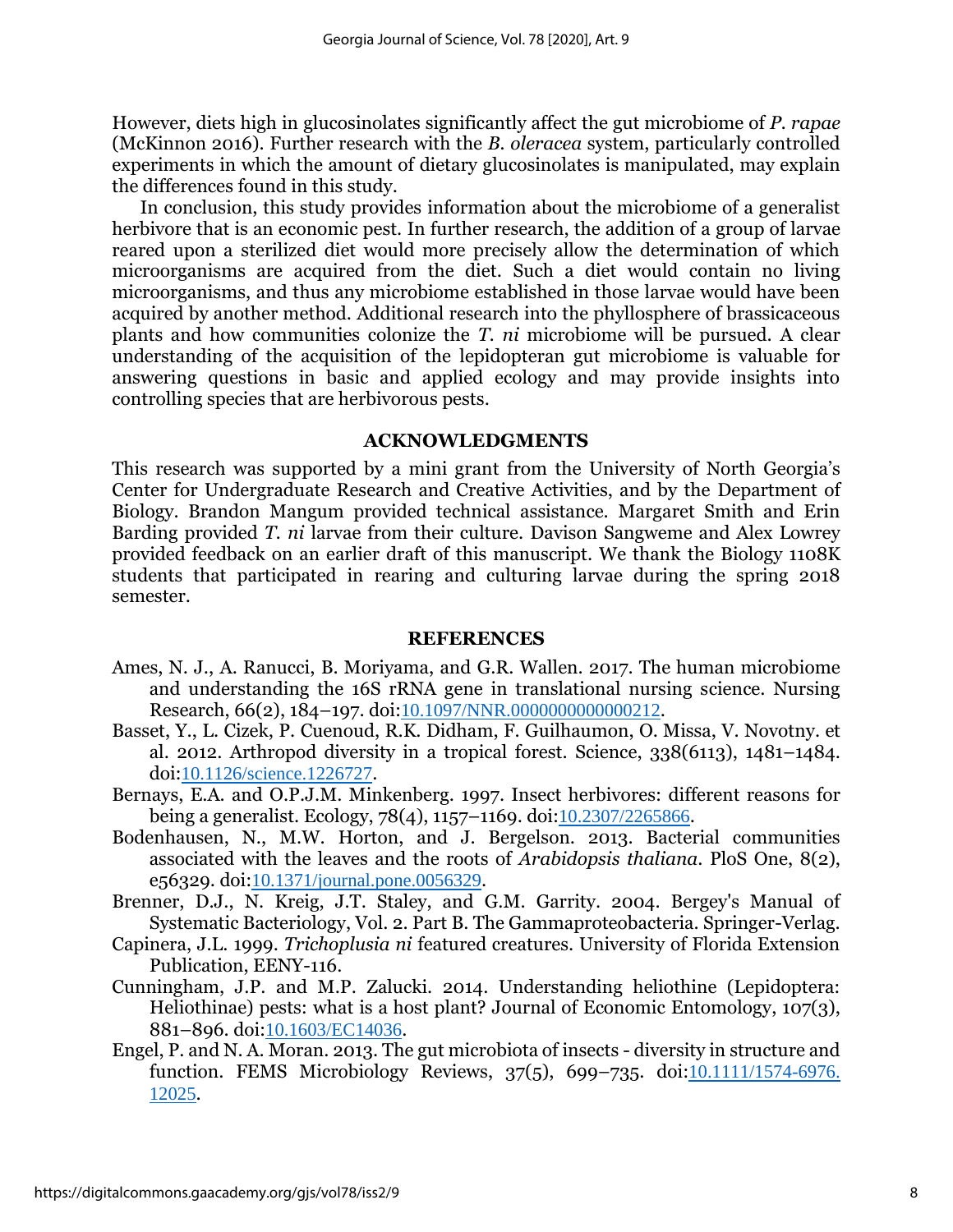- Franklin, M.T., C.E. Ritland, and J.H. Myers. 2011. Genetic analysis of cabbage loopers, *Trichoplusia ni* (Lepidoptera: Noctuidae), a seasonal migrant in western North America. Evolutionary Applications, 4(1), 89–99. [https://doi.org/10.1111/j.1752-](https://doi.org/10.1111/j.1752-4571.2010.00135.x) [4571.2010.00135.x](https://doi.org/10.1111/j.1752-4571.2010.00135.x).
- Geib, S.M., M.d.M. Jimenez-Gasco, J.E. Carlson, M. Tien, R. Jabbour, and K. Hoover. 2009. Microbial community profiling to investigate transmission of bacteria between life stages of the wood-boring beetle, *Anoplophora glabripennis*. Microbial Ecology, 58(1), 199–211. doi:[10.1007/s00248-009-9501-4](https://doi.org/10.1007/s00248-009-9501-4).
- Hammer, T.J. and M.D. Bowers. 2015. Gut microbes may facilitate insect herbivory of chemically defended plants. Oecologia. 179, 1–14. [https://doi.org/10.1007/s00442-015-](https://doi.org/10.1007/s00442-015-3327-1) [3327-1](https://doi.org/10.1007/s00442-015-3327-1).
- Hammer, T.J., D.H. Janzen, S.P. Jaffe, W. Hallwachs, and N. Fierer. 2017. Caterpillars lack a resident gut microbiome. Proceedings of the National Academy of Sciences, 114(36), 9641-9646. doi:[10.1073/pnas.1707186114](https://doi.org/10.1073/pnas.1707186114).
- Hoo, C.R.S., D.L. Coudriet, and P.V. Vail. 1984. *Trichoplusia ni* (Lepidoptera: Noctuidae) Larval development on wild and cultivated plants. Environmental Entomology, 13(3), 843–846. doi:[10.1093/ee/13.3.843](https://doi.org/10.1093/ee/13.3.843).
- Lampert, E.C. and J.M. Morgan. 2015. "Bugs on Bugs": an inquiry-based, collaborative activity to learn arthropod and microbial biodiversity. The American Biology Teacher, 77(5), 323–331. doi:[10.1525/abt.2015.77.5.2](https://doi.org/10.1525/abt.2015.77.5.2).
- McKinnon, C.J.R. 2016. Impact of the glucosinolate sinigrin on bacterial communities in *Pieris rapae*. Advances in Microbiology, 06, 566–573. doi:[10.4236/aim.2016.68057](https://doi.org/10.4236/aim.2016.68057).
- Lindow, S.E. and M.T. Brandl. 2003. Microbiology of the phyllosphere. Applied and Environmental Microbiology, 69(4), 1875–1883. doi:[10.1128/aem.69.4.1875-1883.](https://doi.org/10.1128/aem.69.4.1875-1883.2003) [2003](https://doi.org/10.1128/aem.69.4.1875-1883.2003).
- Ma, D. and F. Leulier. 2018. The importance of being persistent: The first true resident gut symbiont in *Drosophila*. PLoS Biology, 16(8), e2006945. doi:[10.1371/journal.](https://doi.org/10.1371/journal.pbio.2006945.) [pbio.2006945](https://doi.org/10.1371/journal.pbio.2006945.).
- Mitter, C., D.R. Davis, and M.P. Cummings. 2017. Phylogeny and evolution of Lepidoptera. Annual Review of Entomology, 62, 265–283. https://doi.org/10.1146/ annurev-ento-031616-035125.
- Robinson, C.J., P. Schloss, Y. Ramos, K. Raffa, and J. Handelsman. 2010. Robustness of the bacterial community in the cabbage white butterfly larval midgut. Microbial Ecology, 59(2), 199–211. doi:[10.1007/s00248-009-9595-8](https://doi.org/10.1007/s00248-009-9595-8).
- Robinson, G.S., P.R. Ackery, I.J. Kitching, G.W. Beccaloni, and L.M. Hernandez. 2002. Hostplants of the moth and butterfly caterpillars of America north of Mexico. Memoirs of the American Entomological Institute.
- Shorey, H.H., L.A. Andres, and R.L. Hale, Jr. 1962. The biology of *Trichoplusia ni* (Lepidoptera: Noctuidae). I. life history and behavior. Annals of the Entomological Society of America, 55(5), 591–597. doi:[10.1093/aesa/55.5.591](https://doi.org/10.1093/aesa/55.5.591).
- Sree, K.S. and A. Verma. 2015. Biocontrol of Lepidopteran Pests: Use of Soil Microbes and their Metabolites. Springer. [10.1007/978-3-319-14499-3](https://doi.org/doi:%2010.1007/978-3-319-14499-3).
- Voirol, L.R.P., E. Frago, M. Kaltenpoth, M. Hilker, and N. E. Fatouros. 2018. Bacterial symbionts in Lepidoptera: their diversity, transmission, and impact on the host. Frontiers in Microbiology, 9(MAR), 1–14. doi:[10.3389/fmicb.2018.00556](https://doi.org/10.3389/fmicb.2018.00556).